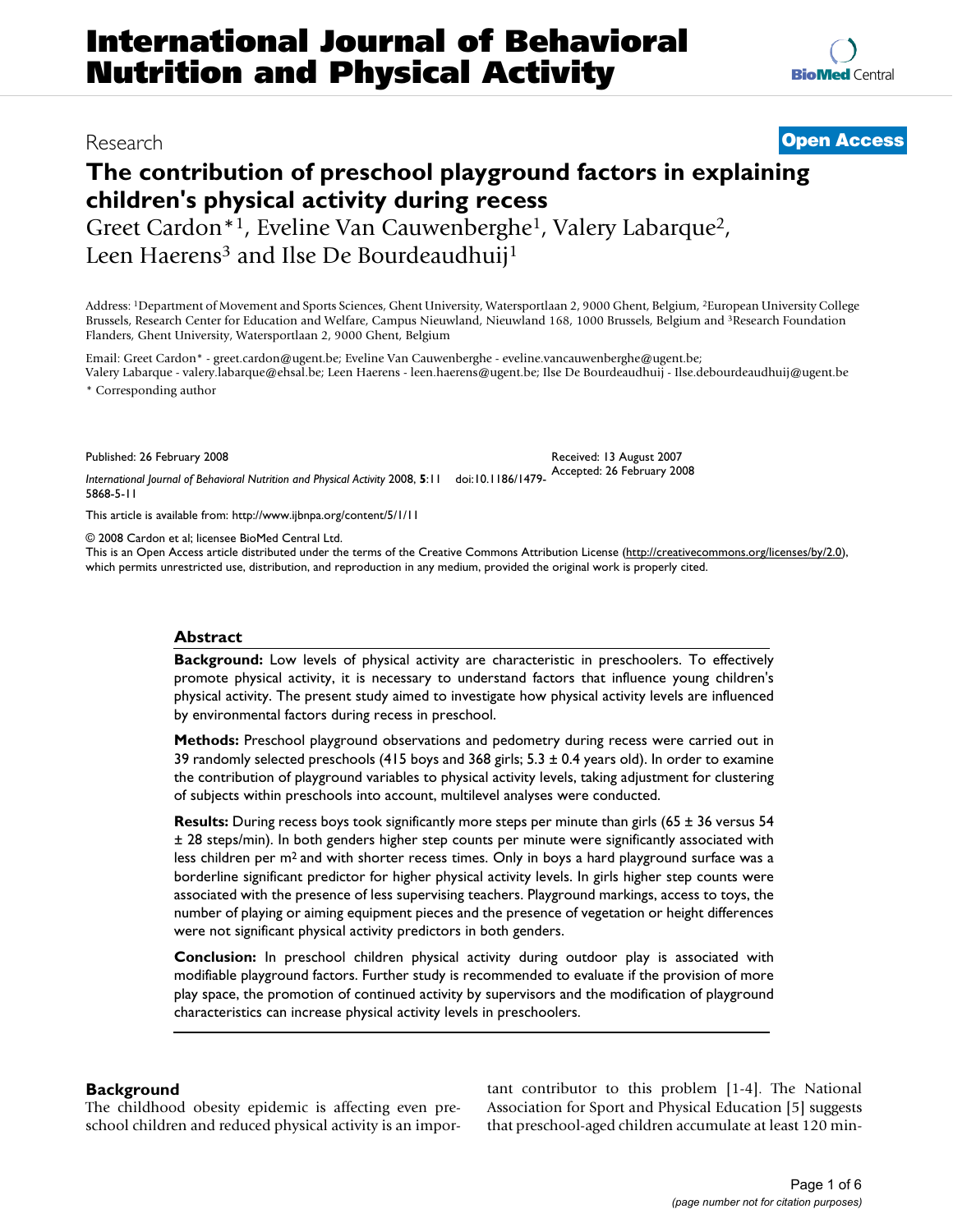utes of physical activity per day, one-half of that time in structured physical activity and the remaining in unstructured free-play settings. However, according to the literature, preschoolers are characterized by low levels of physical activity and high levels of sedentary behaviour [6,7] and in previous research in 76 Flemish children attending preschool, it was shown that only 26% of the children accumulated at least 120 minutes of total physical activity per day [8]. Hence, there is an urgent need for effective interventions aimed at increasing physical activity in preschoolers. However, to effectively promote physical activity, it is necessary to understand the factors that influence physical activity in this young age group.

According to the recent review of Davison and Lawson [9], the role of supportive environment is important as a trigger of physical activity, particularly in children. However few studies, focusing on environmental correlates of physical activity, included preschool children. Furthermore these studies mainly focused on the home environment, like availability of home equipment and play spaces [10], and on local conditions, like neighbourhood safety [11,12].

Besides the home environment, the preschool environment may play an important role in achieving adequate physical activity levels for young children since in many countries most children spend extensive time in preschools. However, Pate et al [13], Finn et al [14] and Dowda et al [15] reported low levels of physical activity during preschool attendance. The latter two studies [14,15] also reported significant differences in physical activity levels between children in different preschools and advocated the provision of sufficient space for the children, teacher-training and the organisation of physical activities at preschool. Furthermore, Boldemann et al [16] found in a sample of 197 4- to 6-year olds that spacious preschool environments with trees, shrubbery, and broken ground triggered physical activity.

In most preschool programs, break times with unstructured free play are scheduled for more periods each day, making it an important environmental factor for the promotion of physical activity. While the terminology of break time at pre-school may differ across countries, in the present study the term "recess" is used. Recess is typically held outdoors and allows children to move freely. However it was shown that 4- to 5-year-old children spent the majority of recess break time in sedentary activities [17]. In the literature, different opportunities, like playground redesign, paintings of court markings, fun trails and hopscotches [18-20], provision of game equipment [21], and teacher supervision [22], have been evaluated in the scope of activity engagement at recess in elementary school children. However it is unclear which playground factors correlate with physical activity during recess in preschool environments. If policies are to be designed and disseminated for the purpose of increasing physical activity among preschool children, then those policies should be developed on the basis of an improved understanding of basic aspects of physical activity in early childhood. Hence the main purpose of the present study is to determine which environmental factors contribute to physical activity levels during recess in preschool boys and girls. Additionally gender differences in physical activity levels during recess will be explored.

# **Methods**

# *Subjects*

The study was executed in Flanders, the Dutch speaking part of Belgium, located in the centre of Europe. In Flanders almost all elementary schools have a public preschool program (2213 schools with a preschool program; 95%), which allows children to participate from the age of 2.5 years old. The programs are free and virtually all children attend. Since they are organized in the elementary school settings, large and safe indoor and outdoor spaces to play are available for most preschool programs. Moreover, all preschool programs are lead by college educated teachers. A random sample of 45 preschools from 40 different municipalities in Flanders was asked to participate in the study. A sample of 40 schools agreed to participate. All parents (829) of the 4- and 5-year-old children of the 40 participating schools were informed about the study by an information letter. The evaluations were considered to be part of the psychological, medical and social counselling provided by the school, for which all parents signed a consent form. The study was approved by the Ethical committee of the Institutional Review Board at Ghent University.

One school was excluded due to rainy weather on the three days of measurements attempts. Data for 27 children were omitted due to measurement errors or unrealistic data (< 15 steps recorded), possibly due to resetting. The final sample consisted of 415 boys and 368 girls (see table 1) from 39 preschools (15 to 30 children from each school). Measurements were performed between October 2006 and February 2007, which is winter time in Belgium. The average day temperature during data collection was 7 degrees Celsius.

# *Measures and procedure*

#### *Physical activity levels*

Step counts were assessed using the Yamax Digi-walker pedometer TYPE SW-200 (Yamax corp, Japan), which is an unobtrusive instrument measuring 19 mm × 39 mm × 52 mm that uses a horizontal spring-suspended mechanical lever arm to measure vertical movement. Pedometry has been recommended due to children's intermittent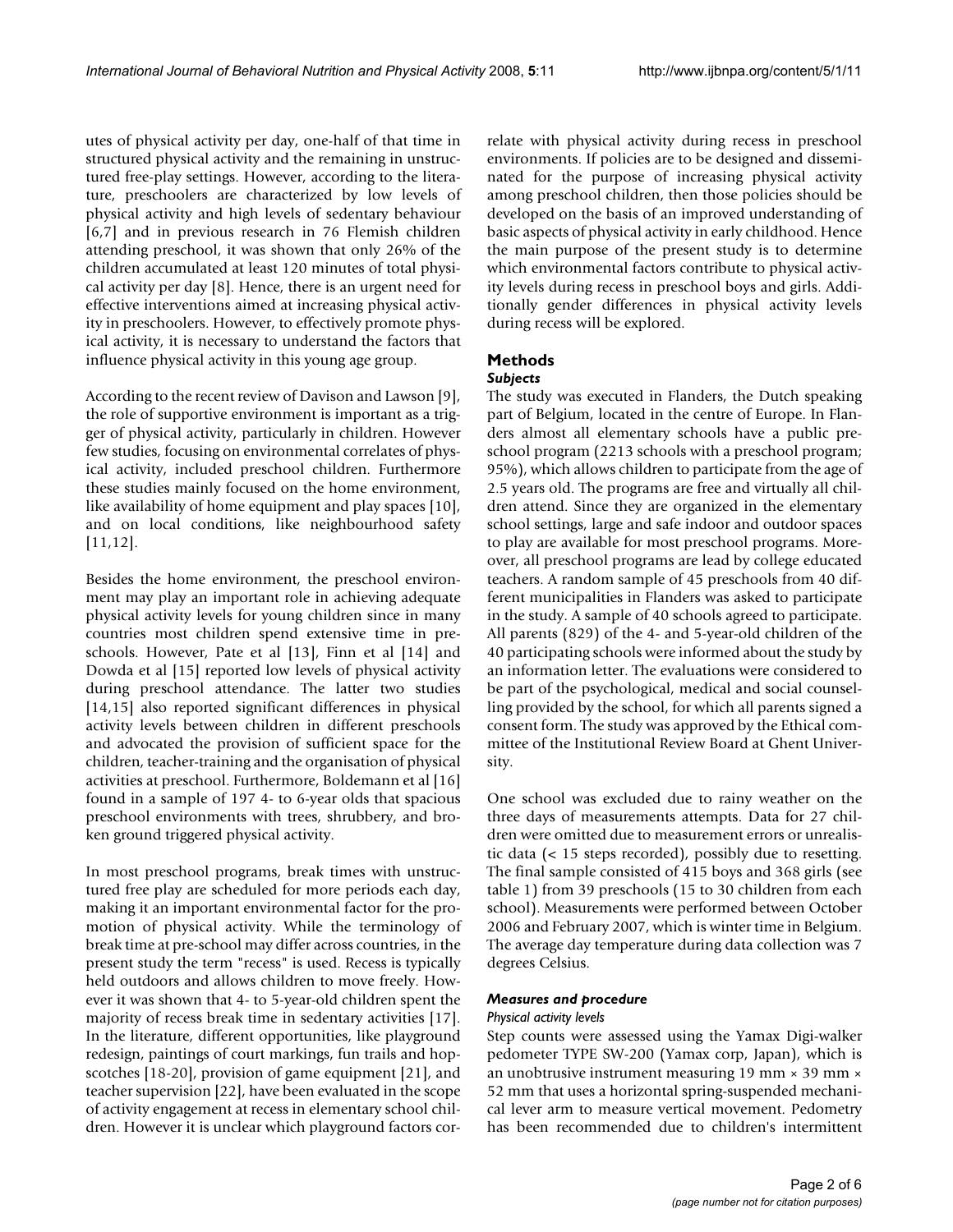**Table 1: Descriptive characteristics and steps per minute of the sample by sex.**

|                              | Boys $N = 415$    | Girls $N = 368$   |
|------------------------------|-------------------|-------------------|
| Age (years)                  | 5.2 ( $\pm$ 0.4)  | 5.3 ( $\pm$ 0.4)  |
| Length (m)                   | $1.14 (\pm 0.05)$ | $1.13 (\pm 0.05)$ |
| Weight(KG)                   | $20.6 (\pm 3.5)$  | $20.2 (\pm 3.2)$  |
| Steps per minute             | 65 ( $\pm$ 36)    | 54 $(\pm 28)$     |
| Steps per minute square root | 7.7 $(\pm 2.1)$   | 7.1 $(\pm 1.9)$   |

pattern of physical activity [23] and findings of McKee et al [24] supported the utility of the Digiwalker pedometer for assessing physical activity in young children. They reported a strong relationship between the Children's Activity Rating Scale and step counts per 3 minutes in 30 3- to 4-year-olds while undertaking normal school activities during a 1-hr period in a nursery setting. Furthermore Eisenmann and Wickel [25] compared the cost of locomotion between a 6-year-old and a 12-year-old and concluded that the number of steps taken is equivalent among humans of varying body size if taken at the same speed. Moreover a previous study showed good correlation with accelerometer data ( $r = 0.73$ ) and good receptivity of a pedometer in preschool children [[26\]](#page-5-0). Pedometers were attached at the waist, above the right hip. To minimize reactivity, the pedometers were attached to the children and the children were familiarized with the instrument upon arrival at school, thus 90 to 120 minutes before registration. Pedometers were reset to zero when leaving the building for recess and step counts were registered when re-entering after recess. Steps per minute were calculated, making use of a stop watch to measure recess durations. The stop watch was started when 50 % of the children had entered the playground and stopped when 50 % had left the playground. To avoid losing recess time, pedometers were not sealed, but the children were told not to open the pedometers. Moreover it was observed in a previous study that many children have difficulty opening the pedometer [[26](#page-5-0)]. Registrations were only performed when it was not raining during recess, thus when the weather permitted outdoor play.

#### *Playground factors*

Factors of the playground environment served as independent variables. All playground features were recorded by members of the research team, who visited the schools. The presence or absence of the following playground factors were recorded: markings, soft surface (partly soft surfaces were also coded as "present"), vegetation, height differences, and availability of toys for a minimum of 10% of the children, The numbers of aiming equipments (e.g. goals, poles with one or more baskets), the numbers of playing equipment (e.g. swings, slides, climbing racks) and the numbers of teachers supervising during the PA registrations were counted by the researchers. The researchers measured all playgrounds to determine the play space per child. Playground features that were not accessible for the preschoolers during the measurements, were not included (e.g. none accessible field due to wet grass). Additionally, all playgrounds were photographed for verification by the first author.

#### *Statistical analyses*

Preliminary analyses consisted of descriptive statistics of sample characteristics using SPSS for windows (12.0). Univariate regression analyses were conducted using MLwiN version 2.02. As the dependent variable was skewed to the right, the square root was taken to improve the normality of this variable. To investigate the Univariate relationships between gender and step counts, taking into account adjustment for clustering of subjects within preschools, a single-predictor two-level model (pupilschool) was used. Because most studies in children showed gender differences in types of physical activity correlates [9,27] analyses examining the contribution of playground variables to physical activity levels were conducted in boys and girls separately. To investigate the Univariate relationships between step counts and each of the independent variables (number of children per m2, number of supervising teachers, recess duration, number of playing equipments, number of aiming equipment pieces, presence of a soft surface, markings, height differences, vegetation, and the access to toys) a single-predictor two-level (school-pupil) model was used. To test the significance of the variance at the school level Z-scores were calculated. Intra-school correlation was calculated to assess a measure of similarity between the same pupils in each of the schools. Intra-school correlations measure the extent to which step counts of pupils in one school resemble to each other as compared to those from pupils in different schools; it gives a measure of the percentage of variance in step counts that may be attributed to differences between schools. The alpha level was set at 0.05 for all analyses.

#### **Results**

The average number of children per m<sup>2</sup> was  $0.15$  ( $\pm$  0.08, range 0.02–0.44). The average recess duration was 24.27 minutes ( $\pm$  11.05, range 9-50). The mean number of aiming equipment pieces on the playground was 1.79 ( $\pm$  1.2, range 0–4) and schools had on average 2.53 ( $\pm$  2.15, range 0–9) pieces of playing equipment on the playground. Markings were present on 24 of the 39 playgrounds, 20 playgrounds had height differences, the playground surface was partly soft in 20 schools, in 23 schools toys were available for minimum 10 % of the children and in 21 preschools vegetation was present on the playground.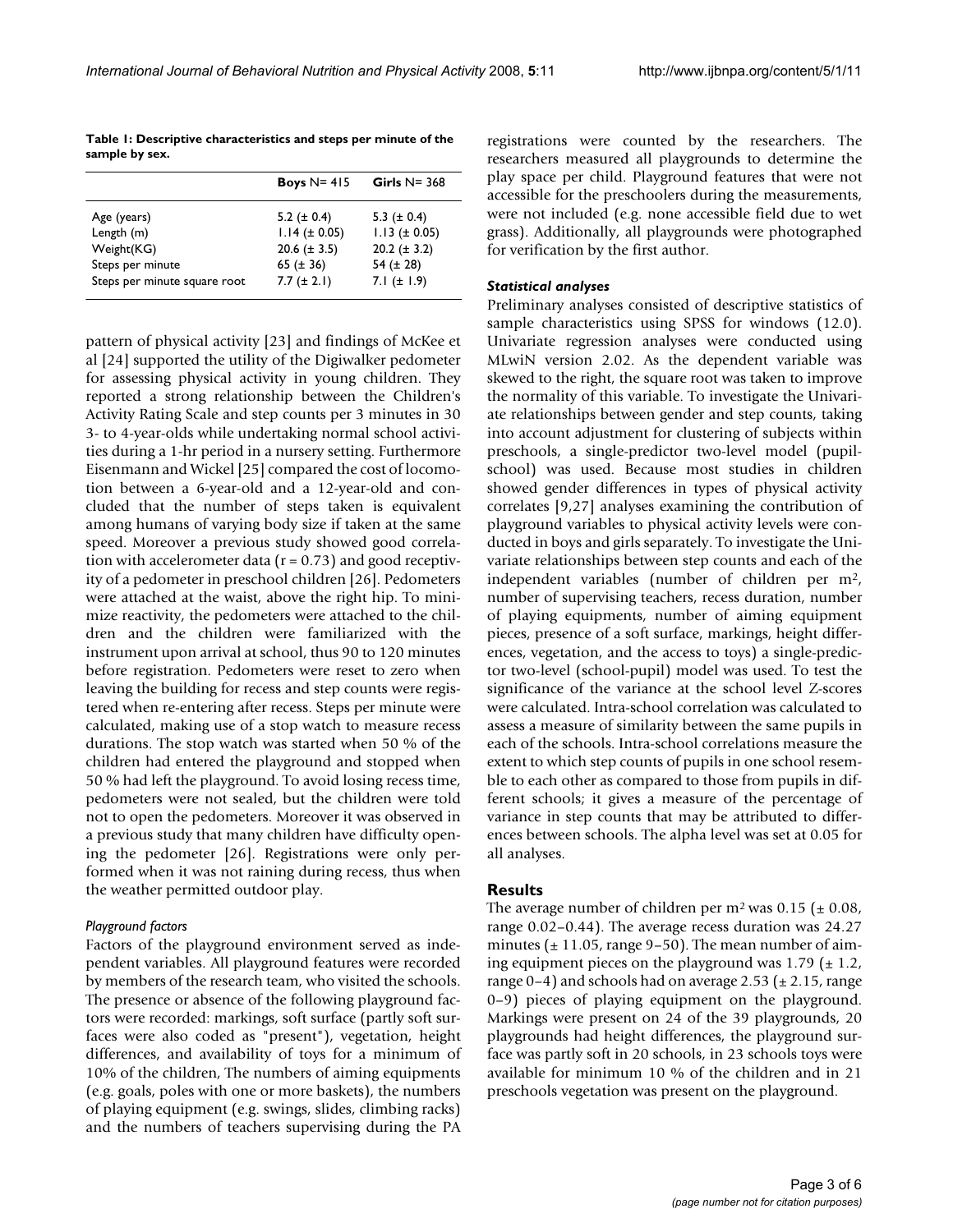Variance at the school level was borderline significant among boys (*Z* = 3.4, *p* < 0.07) and girls (*Z* = 3.6, *p* = 0.06). Among boys, 27% of the variance in step counts was attributed to the differences between schools, among girls 35% of the variance in step counts was attributed to the differences between schools. Being a girl as compared to a boy was associated with significantly lower activity levels (β = -0.622, SE = 0.280, *p* ≤ 0.05). In table 2 Univariate multi-level analyses of the associations between playground factors and step counts per minute (square root transformed) can be found. Among boys step counts were significantly predicted by number of children per m<sup>2</sup> ( $\beta$  =  $-4.635$ , SE = 2.104,  $p ≤ 0.05$ ) and recess duration (β = -0.001, SE = 0.000,  $p \le 0.001$ ). The presence of a soft playground surface was a borderline significant predictor (β = -0.687, SE = 0.369, *p* ≤ 0.07). Among girls, step counts were significantly predicted by number of children per m2 (β = -5.411, SE = 2.163, *p* ≤ 0.01), number of supervising teachers ( $β = -0.526$ ,  $SE = 0.239$ ,  $p \le 0.05$ ) and recess duration (β = -0.001, SE = 0.000,  $p$  ≤ 0.001). Lower numbers of children per m2 and shorter recesses were related to increased step counts per minute in both sexes. The presence of hard surfaces was related to higher activity levels among boys. Less supervising teachers on the playground was related to higher activity levels among girls. The number of playing equipments, number of aiming equipment pieces, presence markings, height differences, vegetation and the access to toys were not significantly related to step counts in both genders. Non-transformed data analyses gave identical results, except for a harder playground surface, which was significantly associated with higher step counts in boys ( $p \le 0.05$ ).

# **Discussion**

In the present study in preschools, average step count values per minute were 65 in boys and 54 in girls. The higher

**Table 2: Univariate multi-level analyses of the associations between playground factors and step counts per minute (square root transformed).**

| <b>Factors</b>              | Univariate multi-level analyses $\beta$ (SE) |                     |  |
|-----------------------------|----------------------------------------------|---------------------|--|
|                             | <b>Boys</b>                                  | Girls               |  |
| Children/m <sup>2</sup>     | $-4.635(2.104)$ <sup>*</sup>                 | $-5.411(2.163)$ **  |  |
| <b>Supervising teachers</b> | $-0.347(0.235)$                              | $-0.526(0.239)*$    |  |
| <b>Aiming equipment</b>     | 0.106(0.152)                                 | 0.010(0.016)        |  |
| <b>Playing equipment</b>    | $-0.056(0.084)$                              | $-0.255(0.418)$     |  |
| <b>Recess duration</b>      | $-0.001(0.000)$ ****                         | $-0.001(0.000)$ *** |  |
| <b>Ground Surface</b>       | $-0.687(0.369)(*)$                           | $-0.601(0.392)$     |  |
| <b>Markings</b>             | 0.613(0.384)                                 | 0.424(0.412)        |  |
| Vegetation                  | $-0.044(0.390)$                              | $-0.386(0.403)$     |  |
| <b>Height differences</b>   | 0.614(0.380)                                 | 0.459(0.401)        |  |
| Toys                        | $-0.150(0.392)$                              | $-0.035(0.089)$     |  |

(\*)  $p \le 0.07$ , \*:  $p \le 0.05$ , \*\*  $p \le 0.001$ , \*\*\*: $p \le 0.001$ 

activity levels in boys are in line with the literature  $[6,7,13,14,17,28]$  and builds on to the evidence that lower levels of PA in girls compared to boys are already significant at young age.

The step count values of the present study were considerably higher than the average step counts reported by Boldemann et al [16], in 4- to 6 year olds, during preschool attendance. In the latter study boys took on average 21 steps per minute and girls took 18 steps per minute. But these data were not specific for recess time and also included structured sedentary activities, like having lunch. The present average step count values approximate taking only one step per second. Apparently during recess the engagement in vigorous physical activity was limited and possibly, as found by Mc Kenzie et al [17], large parts of recess times may have been spent sedentary. Hence there are opportunities to increase activity levels at recess in preschoolers. Furthermore it was found in the present study in boys and in girls respectively, that 27 % to 35 % of variance in step counts may be attributed to differences between schools.

In both genders more space per child was found to be associated with more physical activity during recess. Therefore preschools should be encouraged to provide sufficient space for recesses, if necessary by splitting into groups with different recess times. Furthermore it was observed that boys and girls took fewer steps per minute when recesses lasted longer. This may be due to the possibility that children show a burst of activity when they first go outside which subsides with time. In the present study recess times varied from 9 minutes to 50 minutes. Possibly physical activity levels decreased after a certain amount of time, due to fatigue or getting bored. Also McKenzie et al [17] found in preschoolers that activity levels declined as recess time elapsed. Efforts to increase children's outdoor play time need to be advocated, since children are presumably still more active overall if they are outdoors for longer periods of time. However, efforts to promote continued activity during outdoor play may be needed or more recess periods per day may be preferable.

An interesting finding of the present study is the fact that children were less active when more teachers were supervising. However this was only significant in girls. This can be explained by the fact that many teachers supervise sitting down or standing still. Since many children, and presumably especially girls, prefer to stay close to the teachers, more supervising teachers may cause decreased activity levels. Consequently efforts seem useful to inform and encourage present and future preschool teachers to promote activity during recess (e.g. by playing with the children or at least encourage active play). Incorporating physical activity promotion in the training of future pre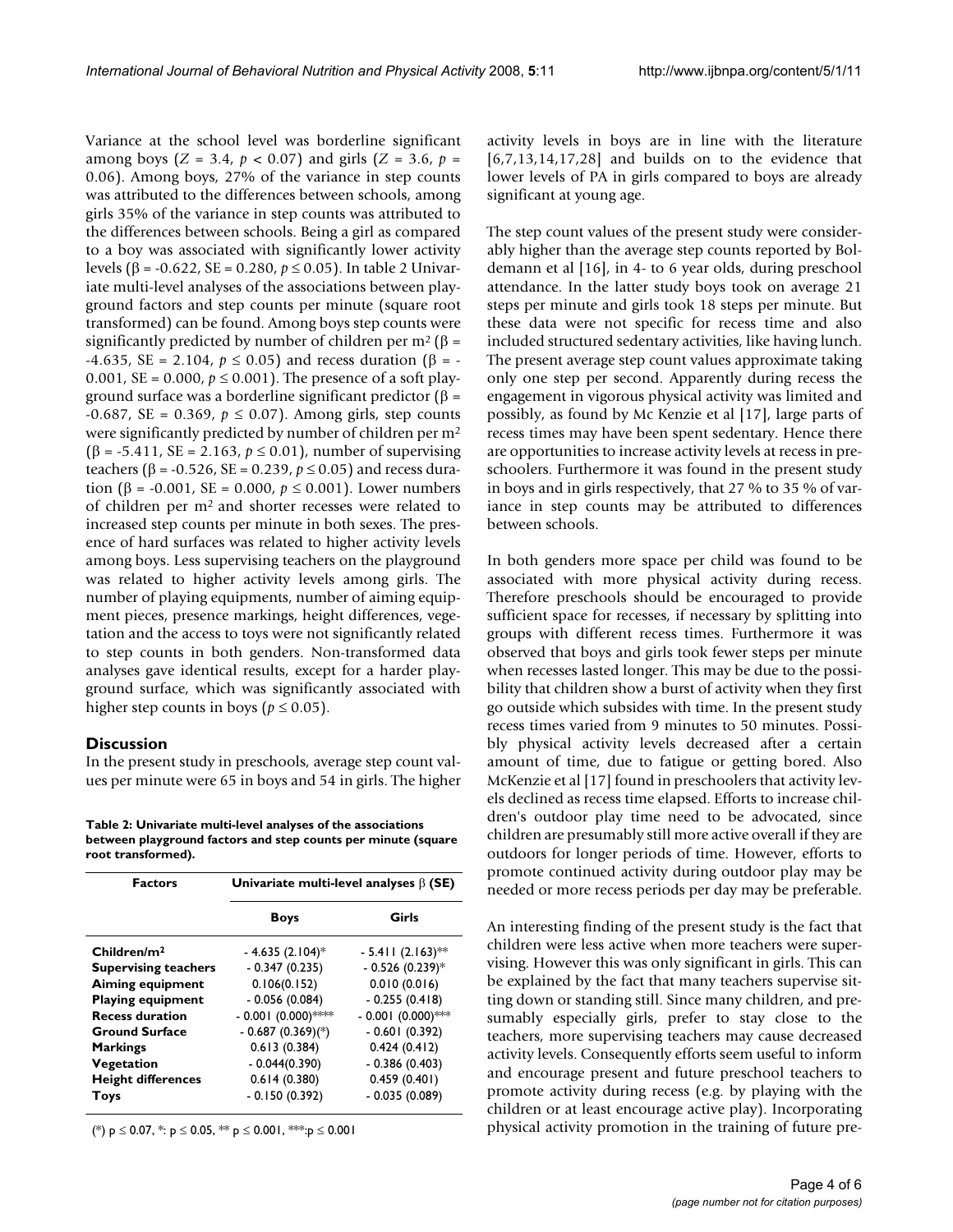school teachers may enable them to implement the principles in their daily work and to enter into a professional career with a positive attitude toward physical activity promotion. According to the findings of Boldemann et al [8] in environments with trees, shrubbery and broken ground step counts/min were higher than in delimited environments with little vegetation. In the present study height differences and vegetation were present in about half of the schools but the presence was not significantly associated with higher step counts. This can be explained by the fact that the extend of the height differences and vegetation on the playgrounds was only limited. On the other hand a harder ground surface was a borderline significant predictor for higher step counts in boys only. A possible explanation is that the spontaneous behaviour may differ between both sexes, with boys being more triggered by harder ground surfaces, which are mainly used for more sports-related, competitive activities.

A remarkable finding of the present study is the fact that the availability of toys, the presence of aiming or playing equipment, like swings or slides, and the presence of markings was not associated with more physical activity. Possibly the choice of toys (e.g. hoops), equipment pieces (e.g. swing) or markings (mainly field markings) were not optimal in the observed preschools and results may be different when focusing on certain types of toys, equipment or markings. Another explanation may be that toys and equipment often lead to standing in line to use the piece of toy or equipment. In the study of Zask et al [22] equipment availability was also not significant PA predictor in elementary school children, except for balls. Further study is needed to evaluate if specific toys, equipments or markings may be more successful to trigger physical activity and to evaluate if triggering may appear when they are available for all children.

A first limitation of the present study is that all data were collected during winter. Therefore physical activity levels possibly suffered from seasonal influence. However Belgium has a mild climate, measurements were only taken when the weather permitted outdoor playing and according to the findings of Fisher et al [29] seasonality plays only a limited role in physical activity in young children.

A second limitation is the use of pedometers, which may not capture or underestimate some activities among young children, like swinging or crawling. Strengths of the present study are the relatively large sample size, the use of an objective physical activity measure and observation of the playground environment, and the use of multilevel analyses to take into account adjustment for clustering of subjects within preschools.

### **Conclusion**

The present study contributed to the dearth of literature focusing on the correlates of physical activity in preschool children. It can be concluded from the present study that in preschool children physical activity during recess is associated with modifiable playground factors. Since many children attend preschool, there is a great potential to increase activity levels in preschoolers. Studying the effects of intervening on these factors is of interest. Meanwhile it seems plausible to recommend preschools to provide sufficient play space, to encourage supervisors to promote activity during recess, and to organize several recess periods during the day.

### **Competing interests**

The author( $\overline{s}$ ) declare that they have no competing interests.

# **Authors' contributions**

GC, VL and IDB conceived the study and contributed to the planning and the design of the study. GC, VL and EVC collected the data and conducted data manipulation and analyses. LH contributed to the statistical analyses. GC wrote the manuscript. VL, IDB and EVC supplied comments. All authors read and approved the final manuscript.

#### **Acknowledgements**

The authors would like to thank Willem Van Delsen, and Anke Peeters for assistance in the data collection and all the children and teachers collaborating in this study.

#### **References**

- 1. Dietz WH: **[Periods of risk in childhood for the development of](http://www.ncbi.nlm.nih.gov/entrez/query.fcgi?cmd=Retrieve&db=PubMed&dopt=Abstract&list_uids=9278575)** adult obesity - what do we need to learn? 1997:1884S-6S.
- 2. Hedley AA, Ogden CL, Johnson CL, Carroll MD, Curtin LR, Flegal KM: **[Prevalence of overweight and obesity among US chil](http://www.ncbi.nlm.nih.gov/entrez/query.fcgi?cmd=Retrieve&db=PubMed&dopt=Abstract&list_uids=15199035)[dren, adolescents, and adults, 1999–2002.](http://www.ncbi.nlm.nih.gov/entrez/query.fcgi?cmd=Retrieve&db=PubMed&dopt=Abstract&list_uids=15199035)** *JAMA* 2004, **291:**2847-2850.
- 3. Jago R, Baranowsky T, Baranowsky JC, Thompson D, Greaves KA: **BMI from 3–6 y of age is predicted by TV viewing and physical activity, not diet.** *Int J Obes* 2005, **29:**557-564.
- 4. Janz KF, Levy SM, Burns TL, Torner JC, Willing MC, Warren JJ: **[Fat](http://www.ncbi.nlm.nih.gov/entrez/query.fcgi?cmd=Retrieve&db=PubMed&dopt=Abstract&list_uids=12460524)[ness, physical activity, and television viewing in children dur](http://www.ncbi.nlm.nih.gov/entrez/query.fcgi?cmd=Retrieve&db=PubMed&dopt=Abstract&list_uids=12460524)ing the adiposity rebound period: The Iowa bone [development study.](http://www.ncbi.nlm.nih.gov/entrez/query.fcgi?cmd=Retrieve&db=PubMed&dopt=Abstract&list_uids=12460524)** *Prev Med* 2002, **35:**563-571.
- 5. National Association for Sport and Physical Education: **Active start: A Statement of Physical Activity Guidelines for Children Birth to Five years.** Reston, VA: National Association for Sport and Physical Education Publications; 2002.
- 6. Reilly JJ, Jackson DM, Montgomery C, Kelly LA, Slater C, Grant S, Paton JY: **[Total energy expenditure and physical activity in](http://www.ncbi.nlm.nih.gov/entrez/query.fcgi?cmd=Retrieve&db=PubMed&dopt=Abstract&list_uids=14738795) [young Scottish children mixed longitudinal study.](http://www.ncbi.nlm.nih.gov/entrez/query.fcgi?cmd=Retrieve&db=PubMed&dopt=Abstract&list_uids=14738795)** *Lancet* 2004, **363:**211-212.
- 7. Kelly LA, Reilly JJ, Grant S, Paton JY: **[Low physical activity levels](http://www.ncbi.nlm.nih.gov/entrez/query.fcgi?cmd=Retrieve&db=PubMed&dopt=Abstract&list_uids=16010780) [and high levels of sedentary behaviour are characteristic of](http://www.ncbi.nlm.nih.gov/entrez/query.fcgi?cmd=Retrieve&db=PubMed&dopt=Abstract&list_uids=16010780)** [rural irish primary school children.](http://www.ncbi.nlm.nih.gov/entrez/query.fcgi?cmd=Retrieve&db=PubMed&dopt=Abstract&list_uids=16010780) **98(5):**138-141.
- 8. Cardon G, De Bourdeaudhuij I: **[Are preschool children active](http://www.ncbi.nlm.nih.gov/entrez/query.fcgi?cmd=Retrieve&db=PubMed&dopt=Abstract&list_uids=18274215) [enough? Objectively measured physical activity levels.](http://www.ncbi.nlm.nih.gov/entrez/query.fcgi?cmd=Retrieve&db=PubMed&dopt=Abstract&list_uids=18274215)** *Res Q Exerc Sport* in press.